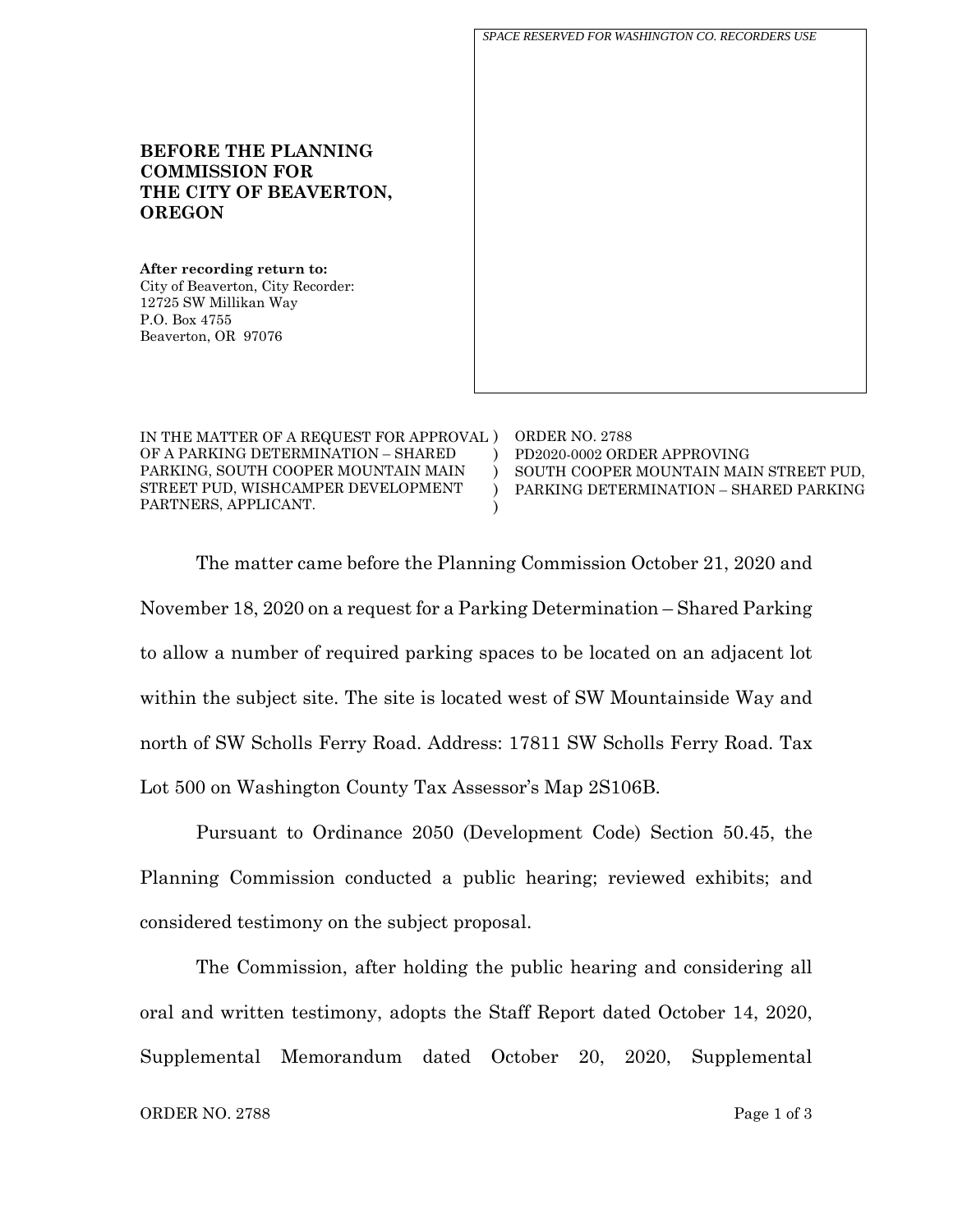Memoranda dated October 21, 2020 and Supplemental Memorandum dated November 18, 2020 and the findings contained therein, as applicable to the approval criteria contained in Section 40.55.15.2.C of the Development Code.

Therefore, **IT IS HEREBY ORDERED** that **PD2020-0002** is **APPROVED**, based on the testimony, reports and exhibits, and evidence presented during the public hearing on the matter and based on the facts, findings, and conclusions found in the Staff Report dated October 14, 2020, Supplemental Memorandum dated October 20, 2020, Supplemental Memoranda dated October 21, 2020 and Supplemental Memorandum dated November 18, 2020 and the findings contained therein, subject to the conditions of approval as follows:

### **A. General Condition:**

1. Ensure that the associated application DR2020-0067 has been approved and is consistent with the submitted plans, or as modified by the decision-making authority. (Planning/ES)

#### **B. Prior to Final Occupancy, the applicant shall:**

2. Record shared parking agreement with Washington County. (Planning/ES)

Motion **CARRIED**, by the following vote:

**AYES:** Lawler, Nye, Overhage, Saldanha, Winter **NAYS:** None. **ABSTAIN:** None. **ABSENT:** Brucker.

ORDER NO. 2788 Page 2 of 3